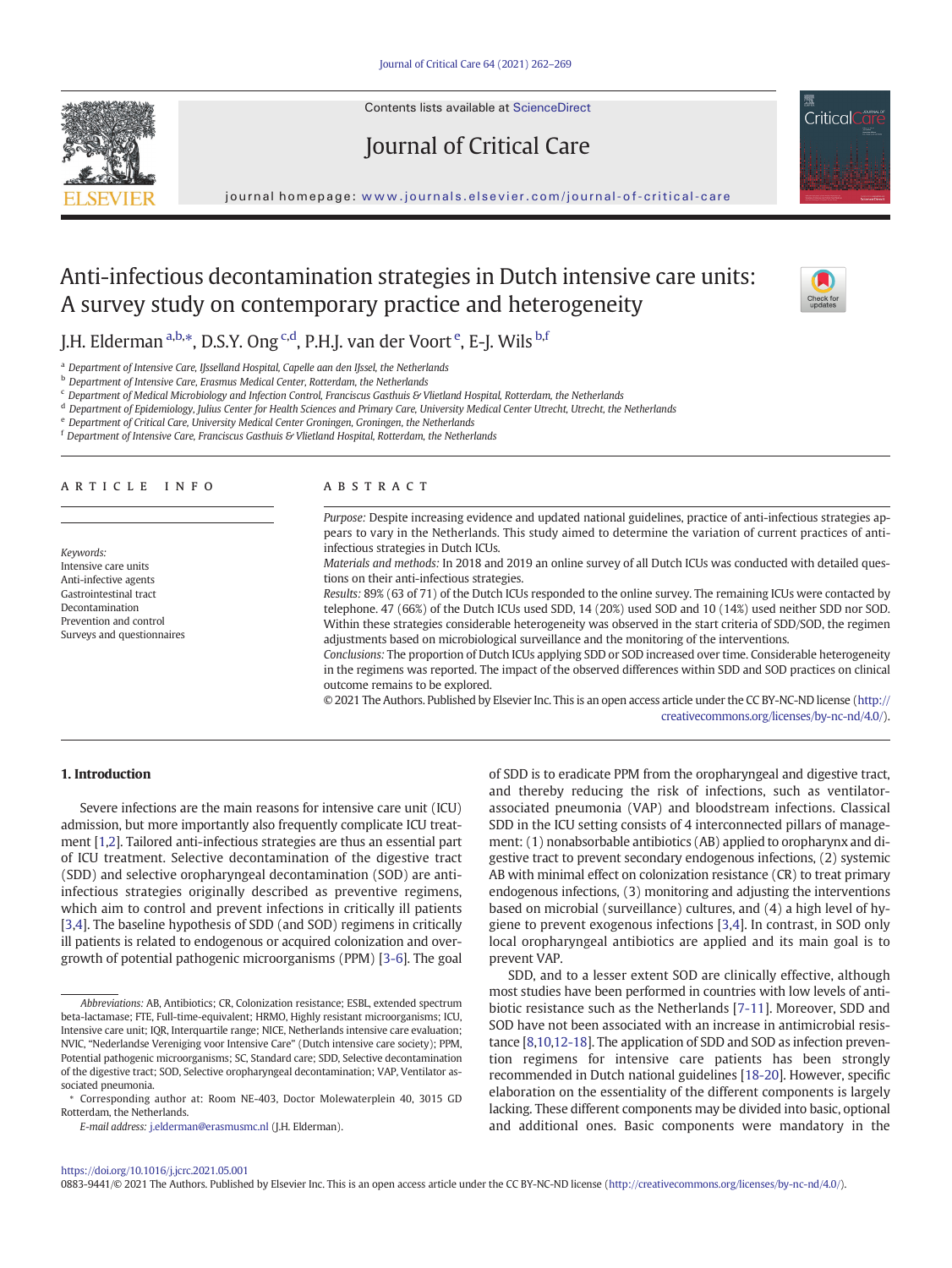intervention arms of large SDD/SOD trials, and included the indication to initiate the SOD/SDD regimen, the use of nonabsorbable topical antibiotics, the use of systemic antibiotics (only in SDD), the application of antibiotic containing paste around tracheostomies, the use of suppositories in case of colostomy/ileostomy and microbial surveillance. Optional components were possibilities in these studies and included the intensification of topical antimicrobial therapy, nebulization of antimicrobials and the discouragement/prohibition of specific antibiotics. Several additional components, such as SDD component drug monitoring and promotion of intestinal decontamination were not originally part of the SDD/SOD regimens, but have been explored in recent studies [\[21-23\]](#page-7-0). Our survey study aimed to determine which anti-infectious regimen is used nowadays in Dutch ICUs, their change in use over time, and whether organizational ICU characteristics were associated with the use of a specific regimen. Secondly, we describe in detail the practical application of the anti-infectious strategies in a large sample of Dutch ICUs, with an emphasis on variability in basic, optional and additional components.

## 2. Materials and methods

A survey on anti-infectious strategies was developed by the authors (survey details in supplement) aiming to collect detailed information on the application of SDD, SOD and standard care. The survey was converted to an electronic document using SurveyMonkey ([www.](http://www.surveymonkey.com) [surveymonkey.com\)](http://www.surveymonkey.com), which uses a direct check of adequate answering of the questions. The questions had pre-defined categories and if applicable space for free text. Each survey started with general questions on hospital and ICU characteristics, such as details on type of hospital, level and size of ICU, size of staff, and categories of patients admitted. After indicating which strategy was used (SDD/SOD/standard care (SC)) the survey followed three routes of relevant questions. The year of initiation of this strategy was asked.

The methods of application of basic, optional and additional components of the 4 pillars of SDD/SOD regimens were questioned in detail. Basic components included the indication to initiate SOD/SDD regimen, the use of nonabsorbable topical antibiotics, the use of systemic antibiotics (only in SDD), the application of paste around tracheostomies, the use of suppositories in case of colostomy/ileostomy and microbial surveillance (frequency, which body sites, determination of microorganisms and their susceptibility to AB). Optional components included the intensification of topical antibiotics, the nebulization of antimicrobials and the discouragement/prohibition of specific antibiotics (in order to preserve colonization resistance). Additional components included drug monitoring and promotion of intestinal decontamination. An invitation e-mail with a link to the survey was sent out to the medical directors of all 71 ICUs in the Netherlands via the Dutch Intensive Care Society (NVIC) in October and November 2018. A repeated request was sent in September 2019. One representative per unit was invited to respond and the response of only one representative per unit was included. Non-responding ICUs or those who did not complete the survey were contacted by telephone and/or email from September 2019 to January 2020. Next the attending intensivists of non-responding ICUs were contacted by telephone in June 2020 to ask the current anti-infectious regimen (SDD, SOD or SC). Missing organizational data was obtained via the website of NICE (Netherlands Intensive Care Evaluation; [www.stichting-nice.nl\)](http://www.stichting-nice.nl).

### 2.1. Statistical analysis

Descriptive statistics,  $n$  (%) for categorical and median ( $+$  interquartile range) for continuous data were examined for all organizational aspects, SDD/SOD/SC characteristics and microbiological data. Differences between groups were analysed with Fisher Exact test (Type of hospital), Kruskall-Wallis test (Number of ICU beds, number of intensivists per unit and number of nurses per unit) and Pearson chi-square test (University-affiliated region). Statistical significance was established at  $p < 0.05$ . Practice heterogeneity of certain components was defined as <70% of centres applying the component of interest. Data on composition of SDD/SOD mouth paste and suspension were categorised into reported combinations. All statistical analyses were conducted in SPSS.

### 3. Results

Between October 2018 and November 2019, 63 of 71 ICUs (89%) in the Netherlands responded to the survey. 51 surveys were complete and 12 had incomplete data (mostly data on microbiological aspects were missing). ICUs who did not respond to the survey were contacted by telephone in June 2020 and only information was obtained on ICU characteristics and the type of anti-infectious regimen used (Table S1).

Overall 47 (66%) of the ICUs use SDD, 14 (20%) SOD, and 10 (14%) use neither SDD nor SOD. The proportion of ICUs using SDD and SOD increased over time ([Fig. 1](#page-2-0)).

### 3.1. Organizational characteristics

Characteristics of responding ICUs are presented in [Table 1](#page-2-0) (a more detailed description is provided in Table S1). SDD was used in ICUs of all 8 Dutch university hospitals, in 20 out of 26 (77%) teaching hospitals and in 19 out of 37 (51%) non-teaching hospitals. SOD was used by 0%, 15% and 27% of these hospitals, respectively. The median number of fulltime-equivalent (FTE) intensivists in ICUs applying SOD or standard care was 5.1 (IQR 5.0–9.0) FTE and 4.2 (IQR 3.0–4.5) FTE, respectively. In ICUs applying SDD the median number of FTE intensivists was 6.4 (IQR 4.8–10.0). SDD use was associated with larger numbers of beds per ICU (14 [IQR 10–24] vs 12 [IQR 8–16] for SOD and 6 [IQR 6–9] for SC;  $p = 0.003$ ), larger numbers of full-time-equivalent intensivists (median 6.4 vs. 5.1 (SOD) vs. 4.2 (SC);  $p = 0.012$ ) and nurses (median 55 vs 40.8 (SOD)vs. 27 (SC);  $p = 0.027$ ). Application of SDD, SOD or SC also differed between university-affiliated regions. All ICUs in the Amsterdam region used SDD, in contrast to only 45% of ICUs in the Utrecht and Maastricht region.

### 3.2. Anti-infectious ICU practice

The next section addresses the following components of SDD or SOD practice: Indication to start and stop SDD/SOD; practice of systemic AB use; practice of nonabsorbable AB use; the adjustments of topical therapy, microbiological surveillance and monitoring of potentially toxic topical antibiotic levels. Practice on hygiene control was not a subject of the current survey.

### 3.3. SDD practice

Results on the methodology of SDD practice are summarized in [Tables 2](#page-3-0)–4 (More detailed description is provided in Tables S2, S3 and S4).

### 3.3.1. Indications for start and discontinuation of SDD

Most centres started SDD for patients expected to be on mechanical ventilation for more than 48 h (79%) or with an expected ICU stay of more than 72 h (48%). Reasons to discontinue SDD were ICU discharge (83%), while 12 out of 42 (29%) centres discontinued when oral intake was started.

### 3.3.2. Systemic antibiotics in SDD

ICUs used cefotaxime ( $n = 27$ ; (64%)), ceftriaxone ( $n = 14$ ; (33%)) or cefuroxime ( $n = 1$ ; (2%)) as systemic prophylactic AB component, most frequently for a total duration of 4 days. Most centres (>78%) discouraged, but more than 88% did not forbid the use of certain systemic AB (most frequently discouraged AB: amoxicillin  $\pm$  clavulanic acid, piperacillin/tazobactam, and penicillin; Table S3).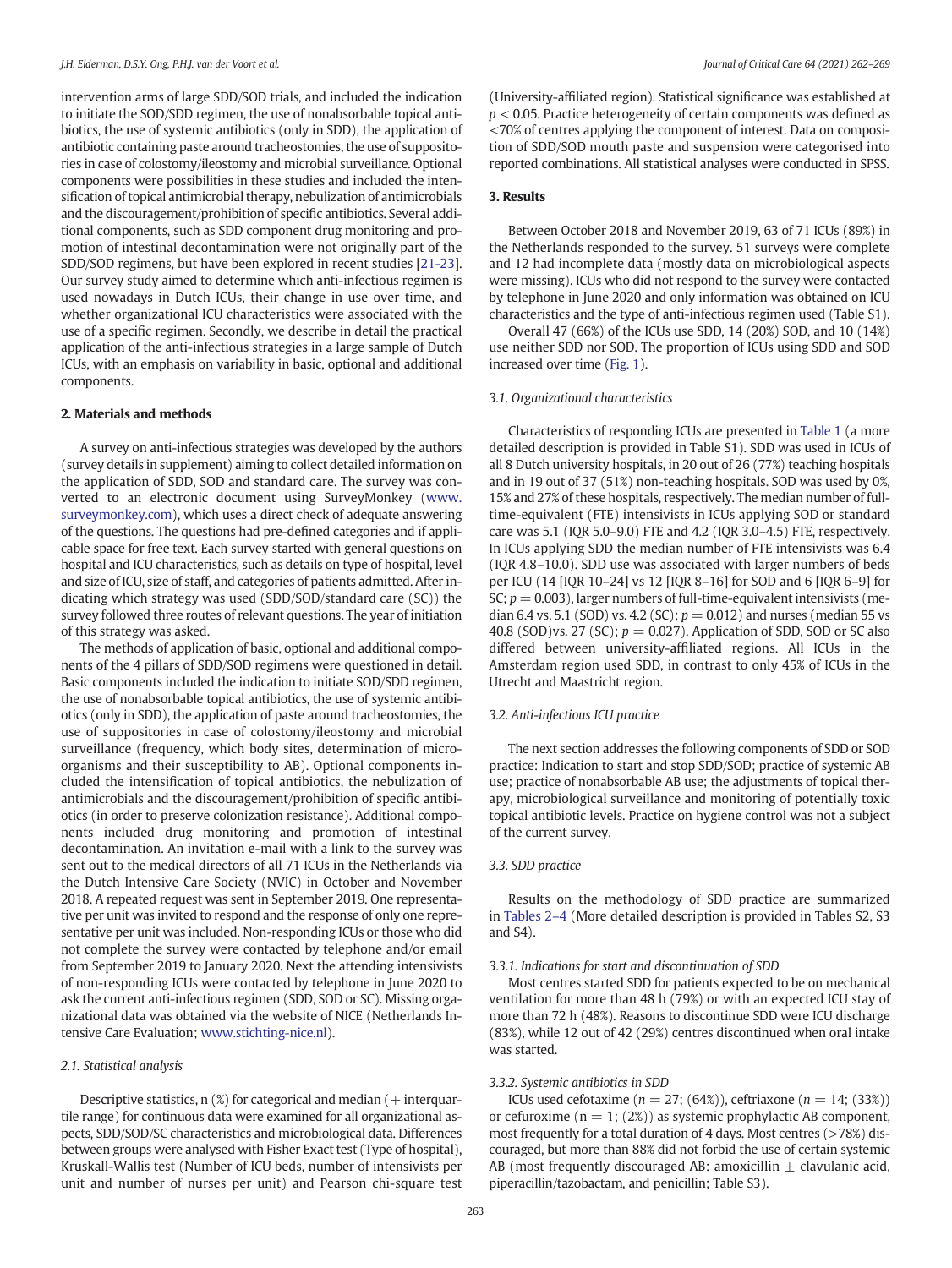<span id="page-2-0"></span>70

60

 $\square$  SC  $\equiv$ SOD

 $SDD$ 

# Anti-infectious strategy used in Dutch ICUs in time



Fig. 1. Anti-infectious strategy used in Dutch ICUs in time. Use of anti-infectious strategy between 1988 and 2018 in 62 Dutch ICUs. SC-standard care; SOD-selective oropharyngeal decontamination; SDD- Selective decontamination of the Digestive tract. Studies and guidelines (year of publication): ① SWAB national guideline (2001) ② de Jonge et al. – Lancet (2003) [[8](#page-7-0)]; ③ de Smet et al. – N Engl J Med (2009) [[9](#page-7-0)]; ④ SWAB national guideline revision (2014) [\[29\]](#page-7-0); ⑤ Oostdijk et al. – JAMA (2014, revision 2017) [\[10\]](#page-7-0); ⑥ SWAB national guideline revision (2018) [[19\]](#page-7-0) + Wittekamp et al. – JAMA (2018) [[11\]](#page-7-0).

### 3.3.3. Practice on nonabsorbable antibiotics in SDD

In 39 out of 42 (92%) centres tobramycin, colistin and amphotericin B were the components of nonabsorbable antibiotics in suspension and mouth paste for topical application. Nystatin was used instead of amphotericin B in only 3 of the 42 (7%) ICUs. The frequency of suspension and paste application was four times daily in 93% of ICUs.

Measures to improve local decontamination were surveyed and included the following: (1) the adjustment of topical SDD regimens; (2) the use of SDD suppositories or enemas; (3) application of paste around tracheostomies; (4) additional measures to stimulate intestinal decontamination, and (5) the use of antimicrobial nebulization.

### 3.3.4. Adjustments of topical SDD regimen

Intensifying topical antimicrobials in case of persistent presence of PPM (defined as 1 or 2 positive surveillance cultures by 88% of centres)

### Table 1

Antimicrobial strategy based on hospital- and ICU-characteristics.

|                              | SC              | SOD             | SDD              | p-value |
|------------------------------|-----------------|-----------------|------------------|---------|
| Number of centres (%)        | 10(14)          | 14(20)          | 47 (66)          | n.a.    |
| Type of hospital             |                 |                 |                  | 0.07    |
| University hospital          | 0               | $\Omega$        | 8(100)           |         |
| Teaching hospital            | 2(8)            | 4(15)           | 20(77)           |         |
| Non-teaching hospital        | 8(22)           | 10(27)          | 19(51)           |         |
| Number of ICU beds           | $6[6-9]$        | $12 [8 - 16]$   | 14 [10-24]       | 0.003   |
| # intensivists per unit      | $4.2$ [3.0-4.5] | $5.1$ [5.0-9.0] | $6.4$ [4.8-10.0] | 0.012   |
| # nurses per unit            | 27 [20-38]      | 40.8 [28-75]    | 55 [37-99]       | 0.027   |
| University-affiliated region |                 |                 |                  | 0.06    |
| Amsterdam                    | O               | $\Omega$        | 13 (100)         |         |
| Groningen                    | 1(7)            | 3(22)           | 10(71)           |         |
| Leiden                       | $\Omega$        | 2(40)           | 3(60)            |         |
| Maastricht                   | 4(45)           | 1(11)           | 4(45)            |         |
| Nijmegen                     | 2(25)           | 1(13)           | 5(63)            |         |
| Rotterdam                    | 2(15)           | 3(23)           | 8(62)            |         |
| Utrecht                      | 1(11)           | 4(45)           | 4(45)            |         |

Data are presented in absolute numbers (percentages) or median [interquartile range]. ICU: Intensive care unit, SDD - Selective Decontamination of the Digestive tract, SOD – Selective Oropharyngeal Decontamination, SC - Standard Care, n.a. – not applicable.

was most frequently applied by doubling the frequency of topical application (28 of 42; 85%). Of note, 2 centres never changed their SDD regimen. Over 90% of centres used SDD suppositories or enemas, mostly in case of a blind bowel loop after bowel surgery. Four of 42 (11%) centres prescribed suppositories or enemas to all patients on SDD. In contrast, SDD enemas are used to improve decontamination in 21 out of 34 (62%) centres. In addition, promotion of intestinal motility as measure to improve decontamination is used at initiation of SDD by 20 out of 34 centres (59%), and on indication by 82% of centres. 95% of SDD centres applied paste around the tracheostomies, usually two to four times daily. Nebulization as part of SDD was reported by 57% of centres (Table S4). Indications to start antimicrobial nebulization varied between hospitals, but the majority initiated nebulization after one (40%) or two (35%) positive surveillance respiratory tract cultures of PPM. Gram-negative bacteria were treated with colistin (35%), colistin or tobramycin (35%), or tobramycin (25%). Respiratory tract cultures growing Gram-positive bacteria are mostly left untreated (65%), while yeasts were treated by 65% of nebulizing centers (amphotericin B). Most centers stopped antimicrobial nebulization after two consecutive negative cultures.

### 3.3.5. Monitoring of SDD regimen

All centres performed microbial surveillance cultures to monitor resistance and/or efficacy of the SDD regimen. Results of 36 responding centres are shown in [Tables 3, 4](#page-5-0), S3 and S4. On admission all centres took rectal or perineal cultures, 92% throat cultures, and 89% sputum cultures. 27 out of 36 (78%) centres performed complete microbial surveillance cultures including throat, sputum and rectum/perineal, while sputum cultures were omitted by 22% of centres. Surveillance cultures were taken twice weekly by the large majority of centres. Results on the type of microbiological culture are presented in [Table 4](#page-6-0). Most ICUs use targeted testing on the presence of highly resistant microorganisms (HRMO) or extended spectrum beta-lactamase (ESBL) Enterobacteriaceae both on admission and during surveillance. Most centres performed routine microbiological cultures to screen for the presence of Gram-negative bacteria and Candida species. However, heterogeneity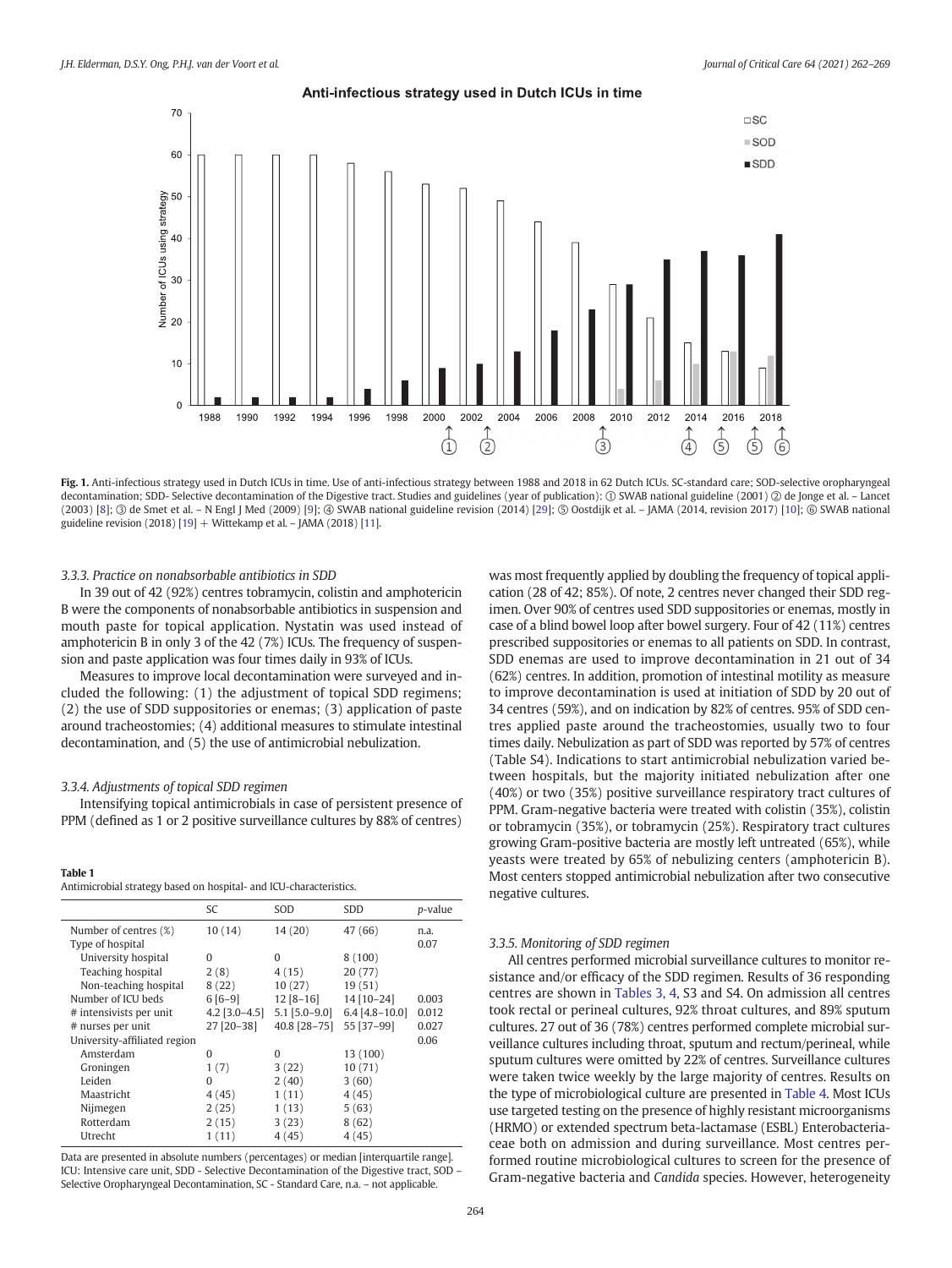### <span id="page-3-0"></span>Table 2

SDD and SOD methodology – treatment characteristics.

|                                                                                             | SDD<br>$(n = 42)$ | SOD<br>$(n = 12)$        |
|---------------------------------------------------------------------------------------------|-------------------|--------------------------|
|                                                                                             |                   |                          |
| Reasons to start SDD/SOD (basic) <sup>a</sup>                                               |                   |                          |
| >24 h of expected ICU stay<br>>48 h of expected ICU stay                                    | 8(19)             | 2(17)                    |
| >72 h of expected ICU stay                                                                  | 1(2)<br>20(48)    | 1(8)                     |
| >48 h of mechanical ventilation                                                             | 33 (79)           | 7(58)                    |
| Specific category of patients                                                               | $5^{\rm b}$ (12)  | $3^{c}$ (24)             |
| All patients                                                                                | 1(2)              | $\equiv$                 |
|                                                                                             |                   |                          |
| Reasons to discontinue SDD/SOD regimen (basic) <sup>a</sup><br>ICU discharge                | 35(83)            | 7(58)                    |
| Extubation                                                                                  | 10(24)            | 7(58)                    |
| Oral intake                                                                                 | 12(29)            | 3(25)                    |
| Microbiological resistance to products used                                                 | 13 (31)           | 4 (33)                   |
| (Suspected) allergic reaction to products used                                              | 19 (45)           | 8(67)                    |
| Persistent presence of resistant micro-organisms                                            | 1(2)              | 3(25)                    |
| Refusal by patient                                                                          | 2(5)              | $\overline{\phantom{0}}$ |
| After burn surgery is completed                                                             | 1(2)              | $\overline{\phantom{0}}$ |
| Reasons not to start anti-infectious regimen <sup>a</sup>                                   |                   |                          |
| None                                                                                        | 19(45)            | 7(58)                    |
| Known allergy                                                                               | 4(9,5)            | 1(8)                     |
| No enteral tube (no suspension)                                                             | 3(7)              | n.a.                     |
| Nausea                                                                                      | 1(2)              | $\equiv$                 |
| Known colonization with MO resistant to SDD components                                      | 10(24)            | 2(17)                    |
| Refusal or intolerance of patients                                                          | 4(9,5)            |                          |
| Specific patient category                                                                   | $3^{d}$ (7)       | $2^{e}$ (17)             |
| Components of SDD/SOD suspension and mouthpaste (basic)                                     |                   |                          |
| Tobramycin/Polymyxin E (colistin)/Amphotericin B                                            | 30(71)            | 9(75)                    |
| Tobramycin/Polymyxin B/Amphotericin B                                                       | 9(21)             | 2(17)                    |
| Tobramycin/Polymyxin B/Nystatin                                                             | 2(5)              | $\equiv$                 |
| Tobramycin/Polymyxin E (colistin)/Nystatin                                                  | 1(2)              | 1(8)                     |
| When do you intensify SDD ( $n = 35$ )/SOD ( $n = 8$ ) paste/suspension? (optional)         |                   |                          |
| Never                                                                                       | 2(6)              | 5(62.5)                  |
| After 1 positive surveillance culture                                                       | 4(11)             | 1(12.5)                  |
| After 2 positive surveillance cultures                                                      | 23 (66)           | 2(25)                    |
| After 2 positive surveillance cultures only paste, suspension never                         | 4(11)             | n.a.                     |
| After 3 positive surveillance cultures                                                      | 2(6)              | $\overline{\phantom{0}}$ |
| Additional measures to stimulate decontamination (additional) <sup>a</sup> (SDD; $n = 34$ ) |                   |                          |
| Start measures to promote intestinal motility when started on SDD (e.g. laxatives)          | 20(59)            | n.a.                     |
| Start measures to promote intestinal motility on indication                                 | 28 (82)           | n.a.                     |
| Use of SDD suppository or enema                                                             | 21(62)            | n.a.                     |
| Routinely exchange invasive materials (e.g. IV lines)                                       | 3(9)              | n.a.                     |
| Amphotericin B bladder rinsing in case of candiduria                                        | 5(15)             | n.a.                     |
| Use of SDD suppository or enema                                                             |                   |                          |
| Yes                                                                                         | 38 (90.5)         | n.a.                     |
| N <sub>o</sub>                                                                              | 4(9.5)            | n.a.                     |
| Indications for use of SDD suppository or enema <sup>a</sup> ( $n = 38$ )                   |                   |                          |
| Every patient receiving SDD (additional)                                                    | 4(10.5)           | n.a.                     |
| Blind bowel loop after bowel surgery (basic)                                                | 34 (90)           | n.a.                     |
| No enteral passage for several days (additional)                                            | 3(8)              | n.a.                     |
| Use of SDD/SOD paste applied on skin around tracheostomy (basic)                            |                   |                          |
| Yes                                                                                         | 40 (95)           | 12 (100)                 |
| No                                                                                          | 2(5)              |                          |
|                                                                                             |                   |                          |
| Nebulization as part of anti-infectious regime (optional; SDD $n = 35$ ; SOD $n = 8$ )      |                   |                          |
| Yes <sup>r</sup>                                                                            | 20 (57)           | 1(12.5)                  |
| Systemic antibiotic used as prophylaxis (basic)                                             |                   |                          |
| Cefotaxime 3000 mg/day                                                                      | 2(5)              | n.a.                     |
| Cefotaxime 4000 mg/day                                                                      | 25(59.5)          | n.a.                     |
| Ceftriaxone 1000 mg/day                                                                     | 1(2)              | n.a.                     |
| Ceftriaxone 2000 mg/day                                                                     | 13 (31)           | n.a.                     |
| Cefuroxime $3 \times 1500$ mg/day                                                           | 1(2)              | n.a.                     |

(continued on next page)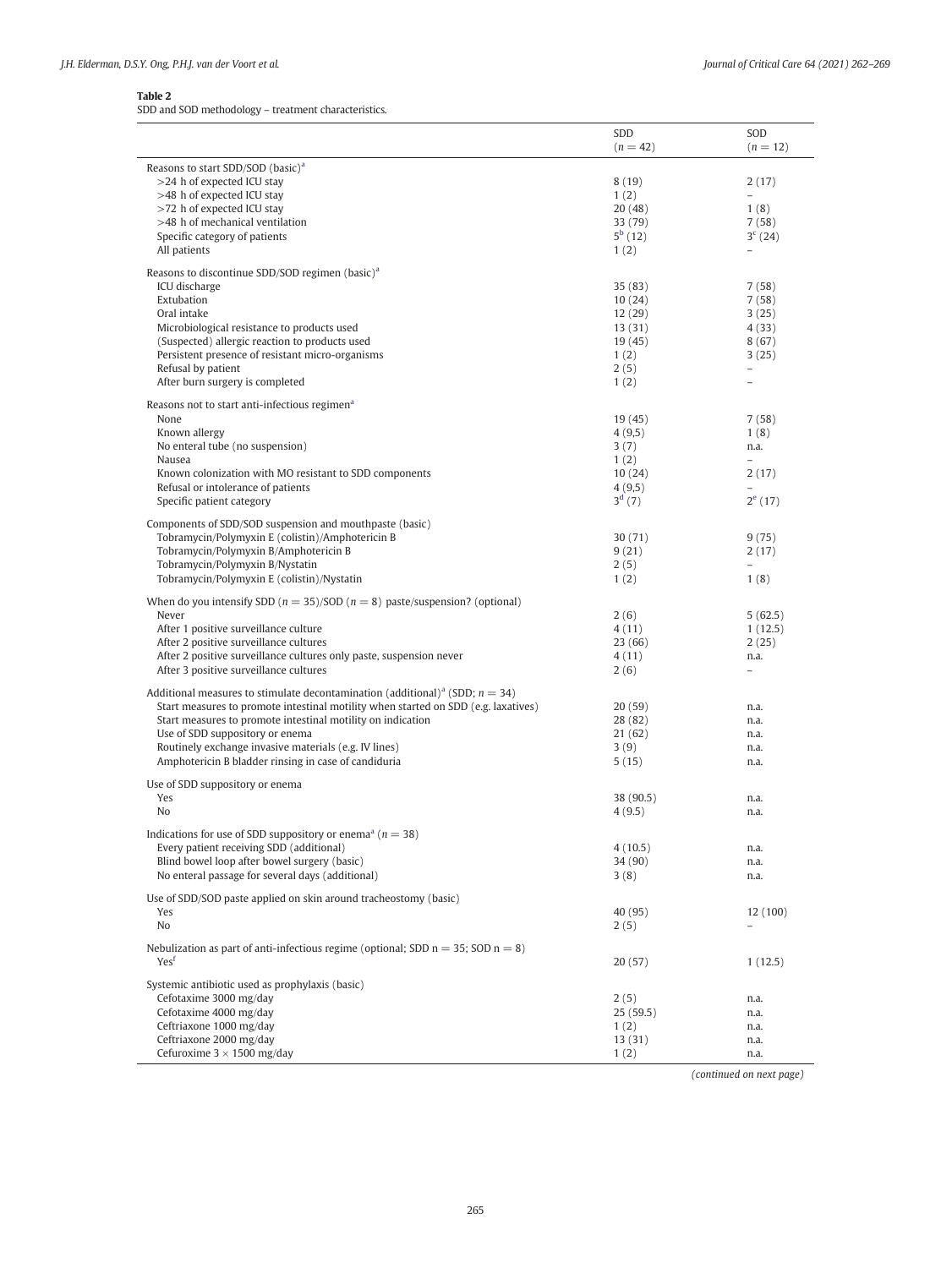### <span id="page-4-0"></span>Table 2 (continued)

|                                                        | SDD<br>$(n = 42)$ | SOD<br>$(n = 12)$ |
|--------------------------------------------------------|-------------------|-------------------|
| Duration of systemic antibiotic as prophylaxis (basic) |                   |                   |
| "I don't know"                                         | 1(2)              | n.a.              |
| 2 days                                                 | 1(2)              | n.a.              |
| 3 days                                                 | 3(7)              | n.a.              |
| 4 days                                                 | 33 (79)           | n.a.              |
| 5 days                                                 | 1(2)              | n.a.              |
| Until no more PPM in sputum culture                    | 3(7)              | n.a.              |

Data are presented in absolute numbers (percentages). Basic, optional or additional component of regimen (see method section).

Abbreviations: SDD - Selective Decontamination of the Digestive tract, SOD – Selective Oropharyngeal Decontamination, ICU – Intensive care unit, n.a. – Not applicable, MO – Microorganisms, IV – Intravenous, mg – Milligrams, PPM – Potential pathogenic microorganisms.

Multiple answers allowed.

 $<sup>b</sup>$  Pancreatitis (2); immunocompromised (1); admission for elective gastro-intestinal surgery (1); admission for oesophagectomy until passage of</sup> stool on general ward (1).

<sup>c</sup> All ICU patients expected admission >48 h and no oral intake (1); only patients expected to be on mechanical ventilation for more than 24 h (1); all mechanically ventilated patients (1).

<sup>d</sup> Different regime in haematological patients (1); "limited burden of disease" (1); "specific type of surgery" (1).

Patients with chronic respiratory failure with ventilation at home (1); palliative care (1).

<sup>f</sup> Details see supplemental table S4.

exists for other microorganisms, such as Haemophilus and Staphylococcus aureus, and for antimicrobial susceptibility.

The definition of SDD failure also varied considerably. Persistent presence of PPM was considered as SDD failure by 28 of 35 (80%), selection of antibiotic-resistant bacteria by 21 of 35 (60%), renewed detection of PPM by 18 of 35 (51%), and the occurrence of an infectious episode on SDD by 11 of 35 (31%) centres. All centres responded with an intervention when SDD failure was detected. The most frequently applied interventions were intensifying the topical SDD regimen (91%). When micro-organisms in surveillance cultures were resistant to one of the SDD components, 86% of ICUs continued SDD. In contrast, only 60% continued SDD in an adjusted manner, when PPM were resistant to 2 SDD components.

Monitoring of systemic levels of SDD components was performed by 46% of ICU. The most frequent reasons for monitoring were acute kidney injury and illnesses prone to disrupted intestinal barrier integrity.

## 3.4. SOD practice

Selected results on the methodology of SOD practice are presented in [Tables 2 and 3](#page-3-0) (more details are provided in Tables S4-S6).

### 3.4.1. Indications for start and discontinuation of SOD

An expected duration of mechanical ventilation of more than 48 h was the most frequently used indication to start SOD. Extubation or ICU discharge were the main reasons to discontinue SOD.

### 3.4.2. Practice on nonabsorbable antibiotics in SOD

Most hospitals used a combination of tobramycin, colistin and amphotericin B for the mouth paste, applied four times daily in most cases (83%). All centres applied SOD paste around tracheostomies. Only 1 out of 12 centers used antimicrobial nebulization as part of their anti-infectious regimen.

### 3.4.3. Monitoring SOD regimen

Surveillance cultures were taken twice weekly in 7 out of 8 centres. These surveillance cultures usually included throat, sputum and rectal samples. Most hospitals (63%) never changed their local SOD regimen in case of persisted presence of PPM. Results on the type of microbiological cultures in SOD are depicted in Table S6.

2 of 8 centres perform drug level monitoring of SOD components in case of acute kidney injury.

### 4. Discussion

In this nationwide cross-sectional survey, we collected detailed information on practice of anti-infectious strategies in all Dutch ICUs. The implemented type of anti-infectious strategies evolved in time, with an increasing number of centres applying SDD, or SOD to a lesser extent. In general, change of policy and implementation of new evidence and guidelines require time with clinical practice usually significantly lagging behind. Barriers that limit implementation can be classified into a lack of awareness, lack of familiarity, lack of agreement, self-efficacy, outcome expectancy, the inability to overcome the inertia of previous practice, and presence of external barriers to perform recommendations [\[24](#page-7-0)]. For SDD/SOD implementation, a lack of agreement especially on the risk of emergence of antibiotic resistance during SDD has long been a major limiting factor [[25-28\]](#page-7-0). The observed increase of SDD implementation over time in Dutch ICU parallels the accumulating evidence on outcome benefits of SDD and no clear evidence of increasing antibiotic resistance, reinforced by recent Dutch guidelines [\[8,10,12-](#page-7-0) [19](#page-7-0),[29,30](#page-7-0)]. The fear of emerging antibiotic resistance, costs, difficulty in obtaining the preparation and limited efficacy studies in settings with high levels of baseline AB resistance, may explain the paucity of SDD adoption in other countries [\[31,32](#page-7-0)].

In our survey the use of SDD (66%), SOD (20%) or standard care (14%) strategies was associated with the size of ICUs and regional affiliations. The observation that small-sized ICUs less frequently implemented SDD or SOD is most likely related to the limited number of admitted patients potentially eligible for such strategies, constraining the feasibility of implementation. The regional differences on the other hand, are most likely explained by regional lack of agreement propagated by local champions.

SDD practice for ICU, as originally described by Stoutenbeek, van Saene and co-workers is based on four interconnected pillars: (1) the use of nonabsorbable antibiotics to eradicate PPM in the digestive and oropharyngeal tract, that cause secondary endogenous infections (2) systemic antibiotics to eradicate PPM causing primary endogenous infections, while minimally affecting colonization resistance (CR) (3) monitoring and adjusting interventional components accordingly; and (4) a high level of hygiene to prevent exogenous infections [[3](#page-6-0)[,4,7\]](#page-7-0). In the current survey we observed that most Dutch ICUs using SDD adhere to the basic components of the interventional arms as used in the large recent clinical trials [\[8-10\]](#page-7-0), in which the efficacy of SDD and to a lesser extent of SOD as bundles of care was demonstrated. In contrast to minor differences observed in the first two pillars, considerable variation was apparent in the third pillar, more specifically in the optional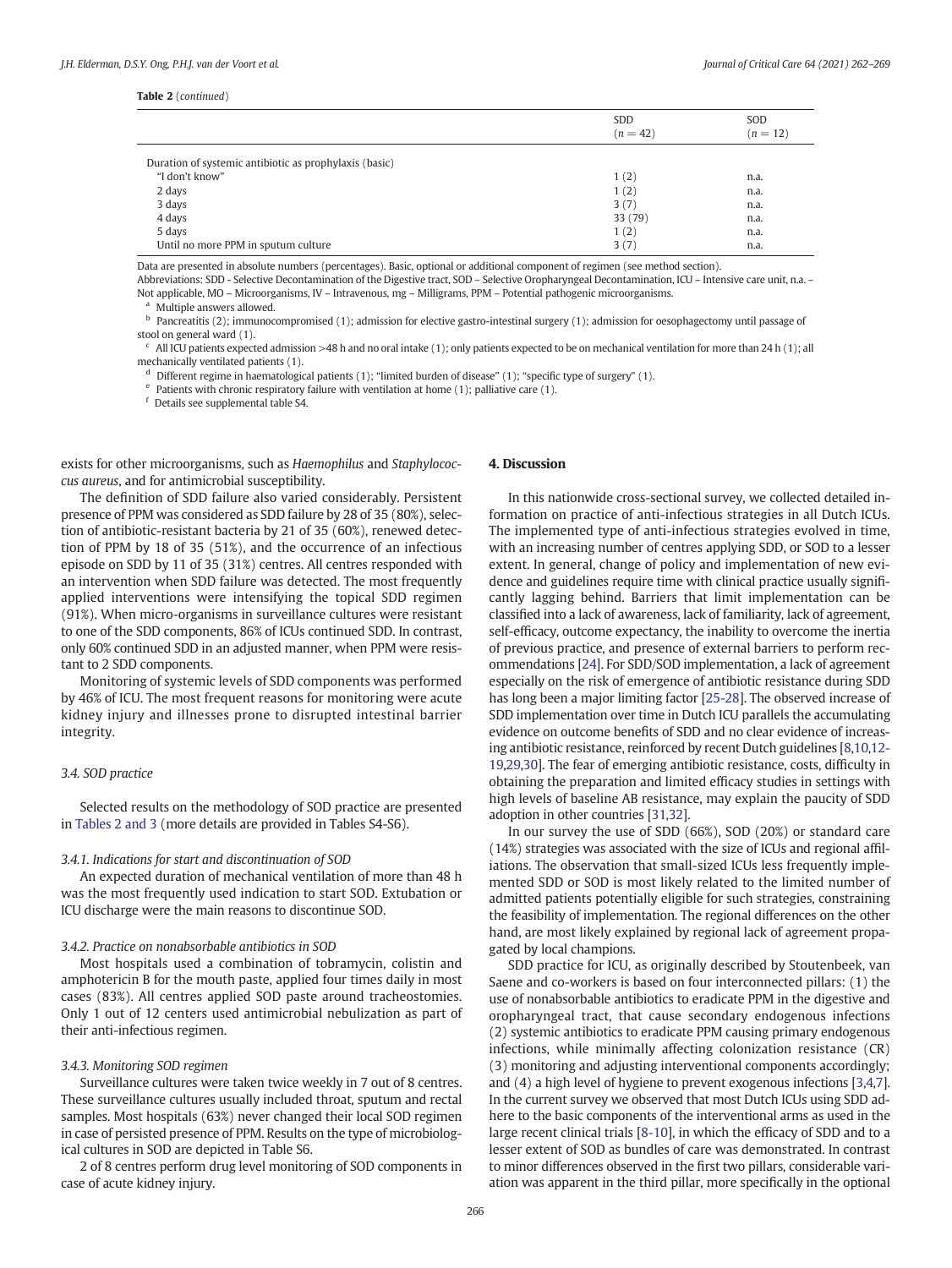### <span id="page-5-0"></span>Table 3

SDD and SOD methodology – monitoring characteristics and treatment failure.

|                                                                                                                                                      | SDD                      | SOD                      |
|------------------------------------------------------------------------------------------------------------------------------------------------------|--------------------------|--------------------------|
| Drug monitoring of SDD ( $n = 35$ )/SOD ( $n = 8$ ) components (additional) <sup>a</sup>                                                             |                          |                          |
| N <sub>o</sub>                                                                                                                                       | 19(54)                   | 6(75)                    |
| Yes, standard                                                                                                                                        | 3(9)                     | $\overline{a}$           |
| Yes, in case of AKI/CRRT                                                                                                                             | 10(29)                   | 2(25)                    |
| Yes, in case of typhlitis, abdominal sepsis, shock                                                                                                   | 4(11)                    | $\equiv$                 |
| Yes, other <sup>b</sup>                                                                                                                              | 3(9)                     | $\equiv$                 |
|                                                                                                                                                      |                          |                          |
| Frequency of performing surveillance cultures (basic) (SDD $n = 36$ ; SOD $n = 8$ )                                                                  |                          |                          |
| Once a week                                                                                                                                          | 3(9)                     | $\overline{\phantom{0}}$ |
| 2 times per week                                                                                                                                     | 33 (92)                  | 7(87.5)                  |
| None, only when indicated                                                                                                                            | $\equiv$                 | 1(12.5)                  |
|                                                                                                                                                      |                          |                          |
| Body sites cultured as surveillance of SDD ( $n = 36$ )/SOD ( $n = 8$ ) regimen (basic) <sup>a</sup>                                                 |                          |                          |
| Rectal                                                                                                                                               | 29(81)                   | 4(50)                    |
| Perineal                                                                                                                                             | 9(25)                    | $\equiv$                 |
| Throat                                                                                                                                               | 36 (100) 5 (62.5)        |                          |
| Nose                                                                                                                                                 | 4(11)                    |                          |
| Sputum                                                                                                                                               | 28 (78)                  | 5(62.5)                  |
| Stoma                                                                                                                                                | 13(36)                   | $\overline{\phantom{a}}$ |
| Wound                                                                                                                                                | 8(22)                    |                          |
| Urine                                                                                                                                                | 6(17)                    | 1(12.5)                  |
| Considered to be "SDD-failure" ( $n = 35$ ) / "SOD-failure" ( $n = 8$ ) (additional) <sup>a</sup>                                                    |                          |                          |
| Selection of antibiotic-resistant bacteria                                                                                                           | 21(60)                   | 6(75)                    |
| Persistent presence of PPM                                                                                                                           | 28 (80)                  | 4(50)                    |
| Renewed presence of PPM                                                                                                                              | 18(51)                   | 2(25)                    |
| Infection while applying SDD/SOD                                                                                                                     | 11(31)                   | 5(62.5)                  |
|                                                                                                                                                      |                          |                          |
| Actions undertaken when "SDD-failure" ( $n = 35$ )/"SOD-failure" ( $n = 8$ ) is observed (additional) <sup>a</sup>                                   |                          |                          |
| Stop SDD/SOD                                                                                                                                         | 5(14)                    | 2(25)                    |
| Intensify SDD/SOD regimen                                                                                                                            | 32(91)                   | 3(37.5)                  |
| Continue SDD/SOD (reduction of colonization pressure)                                                                                                | 6(17)                    | 4(50)                    |
| Change SDD/SOD components                                                                                                                            | 10(29)                   | 2(25)                    |
| Check hygiene measures                                                                                                                               | 3(9)                     | $\overline{\phantom{0}}$ |
| Nothing                                                                                                                                              | $\overline{\phantom{0}}$ | 1(12.5)                  |
| Actions undertaken when cultured micro-organisms are resistant to one of the SDD ( $n = 35$ ) / SOD ( $n = 8$ ) components (additional) <sup>a</sup> |                          |                          |
| No actions                                                                                                                                           | 23(66)                   | 4(50)                    |
| Stop applying SDD/SOD mouthpaste                                                                                                                     | 4(11)                    | 3(37.5)                  |
| Stop applying SDD suspension                                                                                                                         | 6(17)                    | n.a.                     |
| Intensify frequency of SDD/SOD application                                                                                                           | 2(6)                     | $\overline{a}$           |
| Add/change antibiotic components                                                                                                                     | 5(14)                    | 1(12.5)                  |
|                                                                                                                                                      |                          |                          |
| Actions undertaken when cultured micro-organisms are resistant to two of the SDD ( $n = 35$ ) / SOD ( $n = 8$ ) components (additional) <sup>a</sup> |                          |                          |
| No actions                                                                                                                                           | 12(34)                   | 3(37.5)                  |
| Stop applying SDD/SOD mouthpaste                                                                                                                     | 14(40)                   | 4(50)                    |
| Stop applying SDD suspension                                                                                                                         | 14(40)                   | n.a.                     |
| Intensify frequency of SDD/SOD application                                                                                                           | 1(3)                     | $\overline{a}$           |
| Add/change antibiotic components                                                                                                                     | 6(17)                    | $\overline{a}$           |
| After $>3$ positive surveillance cultures with tobramycin and colistin resistant micro-organisms stop SDD and stop systemic 1 (3)                    |                          | $\overline{\phantom{0}}$ |
| antibiotics                                                                                                                                          |                          |                          |

Data are presented in absolute numbers (percentages). Basic, optional or additional component of regimen (see method section).

SDD - Selective Decontamination of the Digestive tract, SOD – Selective Oropharyngeal Decontamination, AKI – Acute kidney injury; CRRT - Continuous renal replacement therapy, PPM – Potential pathogenic microorganisms, n.a. – not applicable.

Multiple answers allowed.

<sup>b</sup> In case of doubled dose of SDD (1); tobramycin in case of >4 weeks of application (1); tobramycin in case of >7 days of application (1).

component of nebulization, and in additional components such as monitoring of antibiotic serum levels of SDD components and promotion of intestinal decontamination. Although striving for uniformity in SDD practice is not an aim by itself, applying the SDD strategy in the most successful way may be of clinical importance [\[6\]](#page-7-0). Uncertainty remains as to whether and which of the individual components within the bundle of care are more pivotal than other. In parallel, in the surviving sepsis bundle adherence to all components of that bundle was associated with improved outcome but certain components appeared to be more essential than other [\[33-35](#page-7-0)]. A recent randomized controlled trial in non-Dutch European countries on SDD failed to show a mortality reduction. In contrast to previous SDD/SOD studies, the intervention arm in this study used some, but not all components of the classical SDD ICU regimen. Most importantly, the basic SDD component of systemic antibiotics and the optional component of strategy adjustment based on

microbiological cultures monitoring were omitted [\[11](#page-7-0)]. Of note, in this study among mechanically ventilated ICU patients, SDD was associated with more eradication and less acquisition of third generation cephalosporin resistant and carbapenem-resistant Enterobacterales [\[16\]](#page-7-0).

Heterogeneity of practice was most prominent in the decision criteria for adaptation of regimens following information derived from surveillance cultures, nebulization of antimicrobials, drug monitoring of antimicrobial SDD components and in measures that aim to improve decontamination. The composition of topical SDD/SOD components was largely similar, consisting of tobramycin, polymyxin and amphotericin in more than 88% of ICUs. A small number of ICUs used nystatin instead of amphotericin in the topical components, which has been shown to be equally effective as amphotericin B [[36\]](#page-7-0). The most frequently used systemic antibiotic in SDD were 3rd generation cephalosporins (cefotaxime or ceftriaxone in >90%) and were mostly administered for 4 days.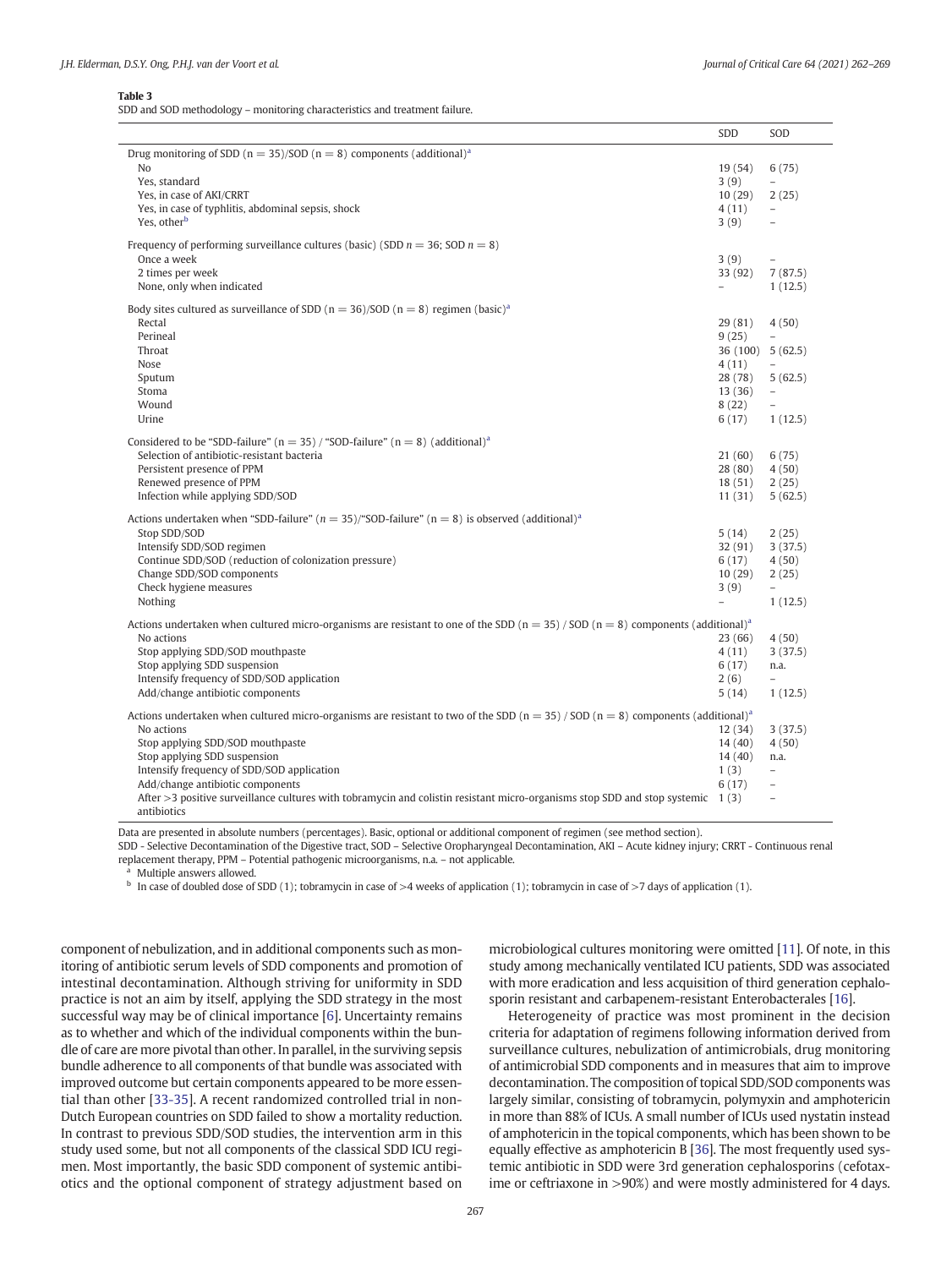### <span id="page-6-0"></span>Table 4

Microbiological culture procedures in centers using SDD.

|            | Micro-organism                       | On ICU admission |                           | Surveillance during ICU stay |                           |
|------------|--------------------------------------|------------------|---------------------------|------------------------------|---------------------------|
|            |                                      | Determination    | Antibiotic susceptibility | Determination                | Antibiotic susceptibility |
| <b>PPM</b> | Enterobacteriaceae (not HRMO/ESBL)   | 28 (78)          | 26(72)                    | 32 (89)                      | 32 (89)                   |
|            | Enterobacteriaceae (HRMO/ESBL)       | 31 (86)          | 31 (86)                   | 33(92)                       | 33 (92)                   |
|            | Haemophilus influenzae               | 21(58)           | 23(64)                    | 24(67)                       | 25(69)                    |
|            | Pseudomonas aeruginosa               | 28 (78)          | 29(81)                    | 33 (92)                      | 34 (94)                   |
|            | Other Gram-negative bacteria         | 29(81)           | 28 (78)                   | 33 (92)                      | 33 (92)                   |
|            | Staphylococcus aureus                | 24(67)           | 24 (67)                   | 29(81)                       | 28 (78)                   |
|            | <b>MRSA</b>                          | 23(64)           | 23(64)                    | 23(64)                       | 22(61)                    |
|            | Candida species                      | 31(86)           | 19(53)                    | 35 (97)                      | 23(64)                    |
|            | Streptococcal species                | 22(61)           | 21 (58)                   | 23(64)                       | 22(61)                    |
|            | Enterococcal species                 | 22(61)           | 22(61)                    | 23(64)                       | 22(61)                    |
|            | VRE                                  | 25(69)           | 23(64)                    | 23(64)                       | 23(64)                    |
|            | Fungi, including Aspergillus species | 22(61)           | 12(33)                    | 24(67)                       | 13(36)                    |

Data are presented in absolute numbers (percentages).

Abbreviations: SDD - Selective Decontamination of the Digestive tract, ICU – Intensive care unit, HRMO - Highly resistant microorganisms, ESBL - Extended spectrum beta-lactamase, MRSA - Methicillin-resistant Staphylococcus aureus, VRE – Vancomycin-resistant Enterococci.

The choice for 3rd generation cephalosporins is based on the low level of cephalosporin resistance in the Dutch setting, its activity against causative microorganisms and the limited effect on colonization resistance. As preserving colonization resistance and preventing bacterial overgrowth [\[37](#page-7-0)] is considered an important part of SDD, the use of certain antibiotics like amoxicillin/clavulanic acid and clindamycin [[38,39](#page-7-0)], are discouraged in classical SDD practice. In fact, up to 50% of Dutch ICUs discouraged the use of amoxicillin, amoxicillin/clavulanic acid and piperacillin/tazobactam. Drug monitoring of SDD components was performed by 16 of 35 (46%) ICUs that used SDD and 2 of 8 that used SOD. SDD components like tobramycin are theoretically noneabsorbable but may be detectable in the systemic circulation, although rarely in the toxic range. Especially patients on renal replacement therapy or those prone for leaky intestines are at risk [[21,40,41\]](#page-7-0). 57% of ICUs used antimicrobial nebulization when PPM were detected in the respiratory tract. However, it remains questionable whether the use of antibiotic nebulization to improve respiratory tract decolonization rate, has an effect on clinically relevant endpoints [[42\]](#page-7-0). Although the use of antibiotic nebulization for Gram-negative bacteria in a prophylactic (SDD) setting has not been formally studied, therapeutic nebulization of aminoglycosides, in addition to systemic antibiotic therapy failed to show improved outcome in Gram-negative VAP [\[43,44](#page-7-0)]. In our study additional measures to improve gastro-intestinal tract decolonization were frequently applied as part of SDD regimens and included intensifying dosing frequency of topical SDD/SOD component (94% of ICUs), use of SDD suppositories or enema's in blind loops (>90%) and promotion of intestinal motility (standard 59%; on indication 82%). These measures have been introduced based on the hypothesis that improved decolonization of the digestive tract, as reservoir of nosocomial pathogens [[45,46](#page-7-0)] decreases infection rates. Indeed Gram-negative rectal decolonization was associated with less ICU-acquired infections in SDD-treated patients [\[22,23](#page-7-0)], but it remains to be determined whether more rapid decolonization also results in improved outcome. Our survey also showed important differences in how the effect of SDD or SOD treatment was monitored, more specifically the practice of microbiological culturing. Almost all ICUs that used SDD performed basic throat and rectal/perineal cultures on admission and during regular surveillance (twice weekly in more than 90% of ICUs), but only one third of ICUs regularly performed optional wound and stoma cultures. A large proportion of ICUs performed these cultures on admission, but especially the practice of surveillance cultures was more variable.

The present survey provides a comprehensive overview of SDD and SOD practice in the Netherlands, a country with extensive experience with SDD and SOD in the ICU setting and an initiator of multiple large randomized controlled trials in this field. To our knowledge, this is the first study to examine SDD and SOD application on a detailed level in a nationwide setting. Moreover, the survey included almost all Dutch ICUs. Whether adding or omitting certain optional or additional components or practice variation may affect clinical outcome and rate of antimicrobial resistance is largely unclear, but the observed variation is a starting point for future studies. Observational studies addressing the association between specific measures and outcomes, such as decontamination and infection rates may pinpoint the most promising aspects that can be explored in future interventional studies.

Several limitations of our survey need to be considered. First, the quality of data was strongly dependent on the input and feedback provided by the individual ICUs without additional independent verification performed by the investigators. A period-prevalence study on SDD practice may provide further insight into the true implementation. Second, our survey was conducted in a country with relatively low antimicrobial resistance. How SDD or SOD practice is applied in countries with higher background levels of antimicrobial resistance is unexplored.

In conclusion, the level of adherence to national guidelines, uncertainty on the efficacy of the different individual SDD/SOD components, and uncertainty on optimal monitoring may have contributed to considerable heterogeneity in SDD/SOD practice among Dutch ICUs. Further studies should focus on the different components of SDD/SOD regimens to explore whether further optimisation and establishing of a best practice for SDD/SOD is possible.

### Funding

This research did not receive any specific grant from funding agencies in the public, commercial, or not-for-profit sectors.

### Declaration of Competing Interest

None.

### Appendix A. Supplementary data

Supplementary data to this article can be found online at [https://doi.](https://doi.org/10.1016/j.jcrc.2021.05.001) [org/10.1016/j.jcrc.2021.05.001.](https://doi.org/10.1016/j.jcrc.2021.05.001)

### References

- [1] [Vincent JL, Rello J, Marshall J, Silva E, Anzueto A, Martin CD, et al. International study](http://refhub.elsevier.com/S0883-9441(21)00080-0/rf0005) [of the prevalence and outcomes of infection in intensive care units. JAMA. 2009 De](http://refhub.elsevier.com/S0883-9441(21)00080-0/rf0005)[cember;302\(21\):2323](http://refhub.elsevier.com/S0883-9441(21)00080-0/rf0005)–9.
- [2] [Lindsay PJ, Rohailla S, Taggart LR, Lightfoot D, Havey T, Daneman N, et al. Antimicro](http://refhub.elsevier.com/S0883-9441(21)00080-0/rf0010)[bial stewardship and intensive care unit mortality: a systematic review. Clin Infect](http://refhub.elsevier.com/S0883-9441(21)00080-0/rf0010) [Dis. 2019 March;68:748](http://refhub.elsevier.com/S0883-9441(21)00080-0/rf0010)–56.
- [3] [Baxby D, van Saene HK, Stoutenbeek CP, Zandstra DF. Selective decontamination of](http://refhub.elsevier.com/S0883-9441(21)00080-0/rf0015) [the digestive tract: 13 years on, what it is and what it is not. Intensive Care Med.](http://refhub.elsevier.com/S0883-9441(21)00080-0/rf0015) [1996;22:699](http://refhub.elsevier.com/S0883-9441(21)00080-0/rf0015)–706.